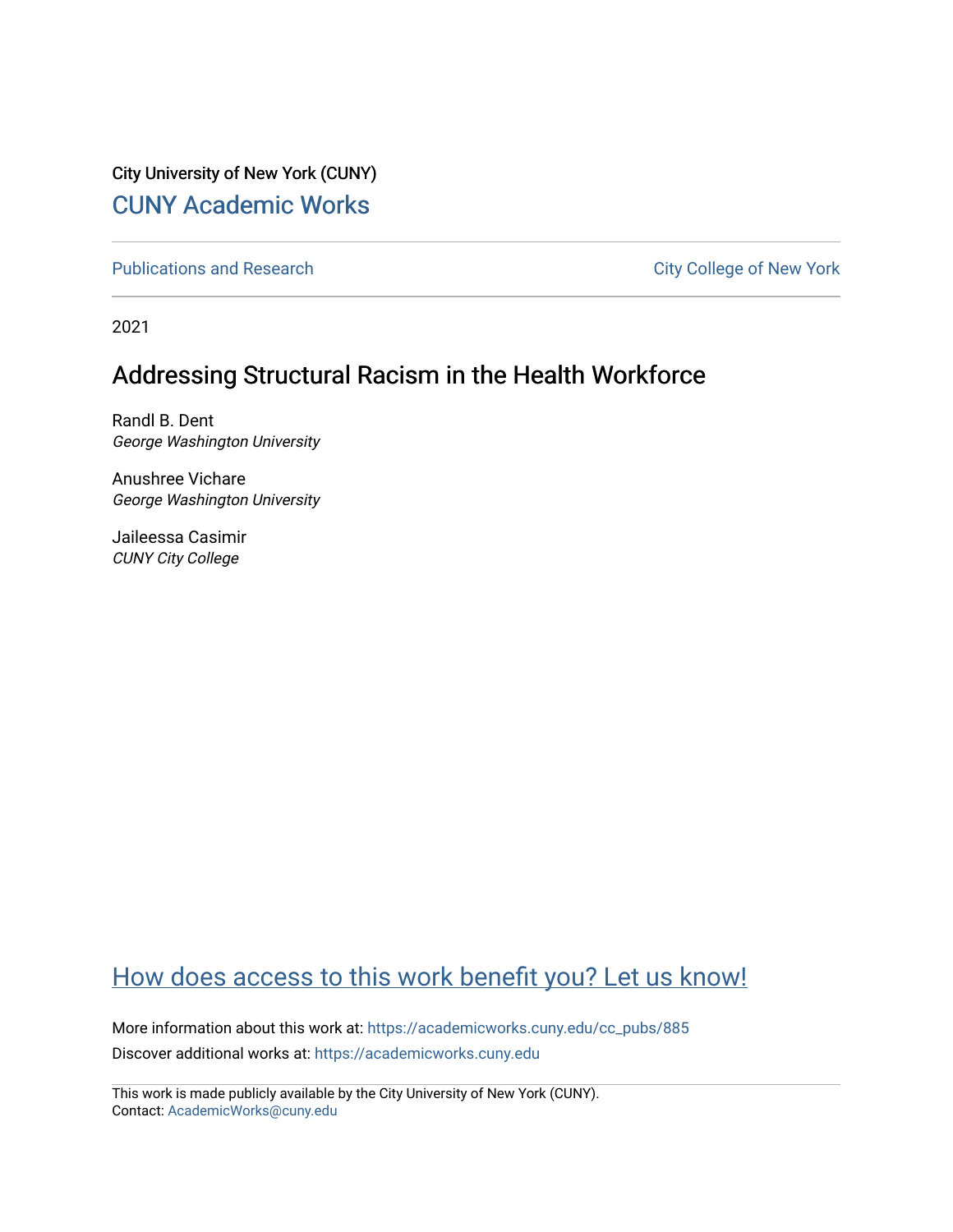# Addressing Structural Racism in the Health Workforce

Randl B. Dent, PhD,\* Anushree Vichare, MBBS, MPH, PhD,\* and Jaileessa Casimir, BS†

One of the greatest challenges facing the United States are health inequities among racial/ethnic and other marginalized populations. The deep-rooted structural racism embedded in our social systems, including our health care system and health workforce, is a core cause of racial health inequities.<sup>[1](#page-3-0)</sup> Among many definitions of institutionalized or structural racism, Dr Jones<sup>[2](#page-3-0)</sup> best defines it as: "Differential access to goods, services and opportunities of society by race … It is structural, having been codified in our institutions of custom, practice, and law, so there need not be an identifiable perpetrator." Dr Jones further explains that to set things right in our country, we have to address this type of racism that is embedded in all of our systems. Historical and existing structural obstacles have significantly reduced access to health professions education among marginalized populations in the United States.<sup>[3,4](#page-3-0)</sup> This has rendered an underrepresentation of Black, Latino, and Native persons in health professions schools, practice, and leadership.<sup>[5,6](#page-3-0)</sup> This commentary presents the evidence of and potential avenues for beginning to address structural racism in the health care workforce. We discuss how historical and present-day racism impacts recruitment and retention of historically excluded groups in the health professions (eg, Black, Latino, and Native people) and the investments needed to dismantle the impacts of structural racism on the diversity of our health workforce.

## PERMEATION OF STRUCTURAL RACISM IN THE HEALTH WORKFORCE

#### Lack of Diversity

It is important to begin viewing the continuing impact of racism on our health workforce through a historical lens. The 1910 Flexner Report directly impacted success rates of historically Black medical schools<sup>7</sup>; this led to the closure of 7 of the 10 medical schools training Black doctors at the time and resulted in a significant decline in the number of Black doctors produced in the United States.<sup>[8](#page-3-0)</sup> This regressive approach started us down the road and acted as a catalyst to the ongoing disproportionately low numbers of Black, Latino, and Native students applying, accepted to, and graduating from health professions schools, $9$  as well as the proportion that graduate and attain leadership positions.[6,10](#page-3-0)–<sup>13</sup>

#### Pay Inequities and Debt Accumulation

Inequities in salaries/pay among underrepresented minorities are reported in many sectors, and medicine is no exception. Consistently Black and Latino physicians and nurses report lower incomes compared with their White and Asian counterparts.<sup>14–16</sup> In addition, Black and Latino medical students and dental students often incur higher anticipated education debt compared with other racial groups.[17,18](#page-4-0) Structural racism, therefore, impacts not

ISSN: 0025-7079/21/5910-S409

From the \*Department of Health Policy and Management, Fitzhugh Mullan Institute for Health Workforce Equity, Milken Institute School of Public Health, The George Washington University, Washington, DC; and †CUNY School of Medicine, The City College of New York, New York, NY. The authors declare no conflict of interest.

Correspondence to: Randl B. Dent, PhD, Fitzhugh Mullan Institute for Health Workforce Equity, George Washington University Milken Institute School of Public Health, 2175 K Street, NW, Suite 250, Washington, DC 20037. E-mail: [rbdent@gwu.edu](mailto:rbdent@gwu.edu).

Copyright © 2021 The Author(s). Published by Wolters Kluwer Health, Inc. This is an open access article distributed under the terms of the [Creative Commons](http://creativecommons.org/licenses/by-nc-nd/4.0/) [Attribution-Non Commercial-No Derivatives License 4.0](http://creativecommons.org/licenses/by-nc-nd/4.0/) (CCBY-NC-ND), where it is permissible to download and share the work provided it is properly cited. The work cannot be changed in any way or used commercially without permission from the journal.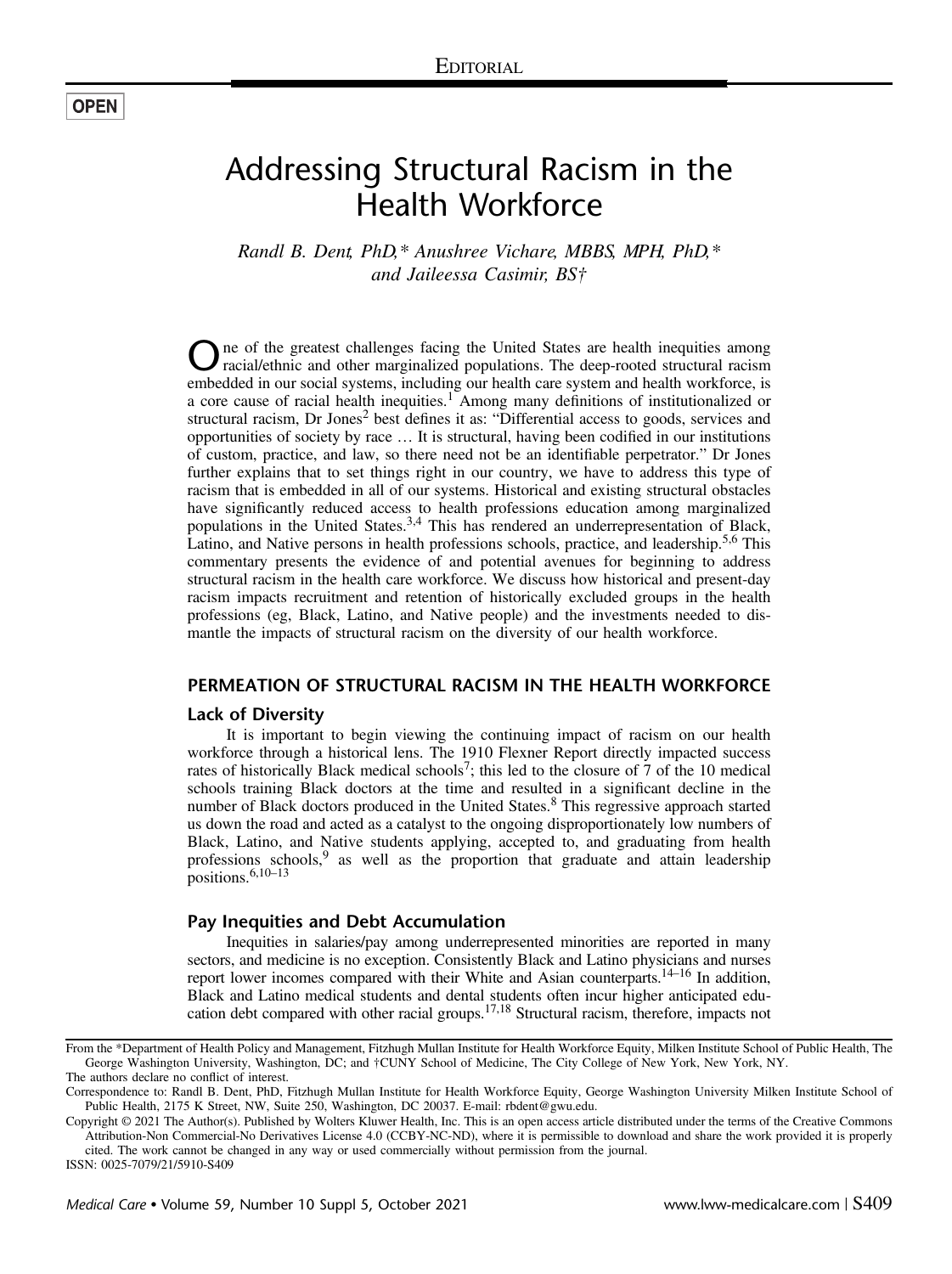only the diversity of the workforce it affects the economic opportunity of health professionals through racial pay inequities and greater debt burden.

# Racism Experienced by Students and Health Care Providers From Historically Excluded Groups

Additional evidence of structural racism is noted in the cumulative experiences of racism and discrimination frequently reported by Black, Latino, and Native students and health care providers within health professions schools, academic health centers, and health care settings. Health care providers from historically excluded groups are more likely to experience discrimination from their peers and patients with little to no recourse.<sup>[19,20](#page-4-0)</sup> This perpetration of racism and discrimination against health professions students and providers of color has a negative impact on their physical and mental health<sup>[21](#page-4-0)</sup> and ultimately affects their retention in the workforce.<sup>[4](#page-3-0)</sup> In a gut-wrenching commentary, Dr Blackstock<sup>[22](#page-4-0)</sup> described why she (and so many other Black physicians) had made the incredibly difficult decision to leave academic medicine. Such known and unknown instances continue to highlight the need for strong and urgent efforts to increase the diversity of our health workforce, immediately address pay inequities, and strive to improve experiences of Black, Latino, and Native health professions students and health care providers that have been neglected and undervalued for decades.

## POLICY AND PRACTICAL IMPLICATIONS

#### Recognize, Address, and Educate on the Pervasive Legacy of Racism in Health Care and Health Professions Education

The foundation of medicine in the United States cannot be separated from this nation's history with slavery and segregation. At the time of the Flexner Report, medical institutions were segregated, and Black hospitals/medical schools were strained due to limited funding and resources. While segregation was deemed illegal in 1964, it was met with hostility and violence delaying its implementation. If 5 of the 7 historically Black medical schools that closed after the release of the Flexner Report would continue to operate and expand, ∼28,000–35,000 Black medical students would have graduated from those between the year of their closure and 2019.[8](#page-3-0) In an effort to incorporate education on structural racism in medicine, some undergraduate institutions, medical schools, and professional associations have been creating curriculums for health care professions students and providers, alike. At Vanderbilt University, the faculty created an interdisciplinary undergraduate prehealth major (ie, Medicine, Health, and Society) that encourages students to think critically about how structural factors impact health and health care.[23](#page-4-0) Rutgers New Jersey Medical School is an excellent example of an evidence-based Health Equity and Social Justice program for medical students that extends from preclerkship to the clerkship year.[24](#page-4-0) Faculty and staff at the University of Washington School of Nursing participated in workshops about antiracism to improve the sociopolitical climate.[25](#page-4-0) Other medical schools and organizations have been exploring ways to educate medical and nursing students on building trust with native communities and the unique needs that Native students may have as they enter the health professions.<sup>[26,27](#page-4-0)</sup> In another example, Dr Boyd,<sup>[28](#page-4-0)</sup> a physician who studies the relationships between racism and health inequities, recently posted that she had received a question on her board certification for pediatrics about systemic racism. Other professional boards should consider following suit of the American Board of Pediatrics and consider knowledge and understanding of how structural racism affects health as a core competency to practice in our country.

### Institute Stronger Workforce Policies Against Explicit and Implicit Racism From Patients, Other Providers, and Faculty to Improve Organizational Climate

Students and providers both experience racism and discrimination perpetrated by peers, faculty, and patients.[29,30](#page-4-0) Biased patient behaviors can be reflected as an outright refusal of care and can exert a heavy psychological toll on providers of color, resulting in provider burnout and negative impacts on the providers<sup>7</sup> mental health.<sup>[19,31](#page-4-0)-33</sup> To move toward a health care workforce that is representative of our country, organizations and institutions should espouse values and listen to health professionals and students from historically excluded groups and create concrete policies and actions that change their experience within the health care system.

## Examine Hiring and Promotion Policies to Create and Execute a Plan to Increase Diversity of Those Holding Leadership Positions

Among health care leaders, one study found that only 8% of individuals on hospital boards and executive leadership positions are Black, 3% are Hispanic, 1% are multiracial, 2% are Asian, and < 1% are American Indian or Alaskan Native.<sup>[6](#page-3-0)</sup> Along with improving organizational climate, health care systems should promote individuals from historically excluded groups into leadership positions. In fact, a new tool, developed to better meet the needs of American Indian and Alaskan Native students, was developed by American Indian and Alaskan Native faculty in leadership at 4 different universities. $34$  Organizations that invest in diverse leadership may be able to cultivate a more culturally responsive health care organization and begin to eliminate health disparities.<sup>[35](#page-4-0)</sup>

#### Invest in Schools That Graduate More Black, Latino, and Native Students (ie, Historically Black Colleges, Hispanic Serving Institutions, and Tribal Associated Schools)

Three of the top 5 medical schools that graduate the most Black medical students are Historically Black College and Universities (HBCUs; Meharry Medical College, Howard University College of Medicine, and Morehouse School of Medicine).[36](#page-4-0) In addition, of the top 5 medical schools that graduate the most Hispanic graduates, 4 are located in Puerto Rico.[36](#page-4-0) In nursing, HBCUs have been training Black nurses since 1863 and continue to set precedents, with 2 HBCUs being the first in their state to award bachelor's degrees in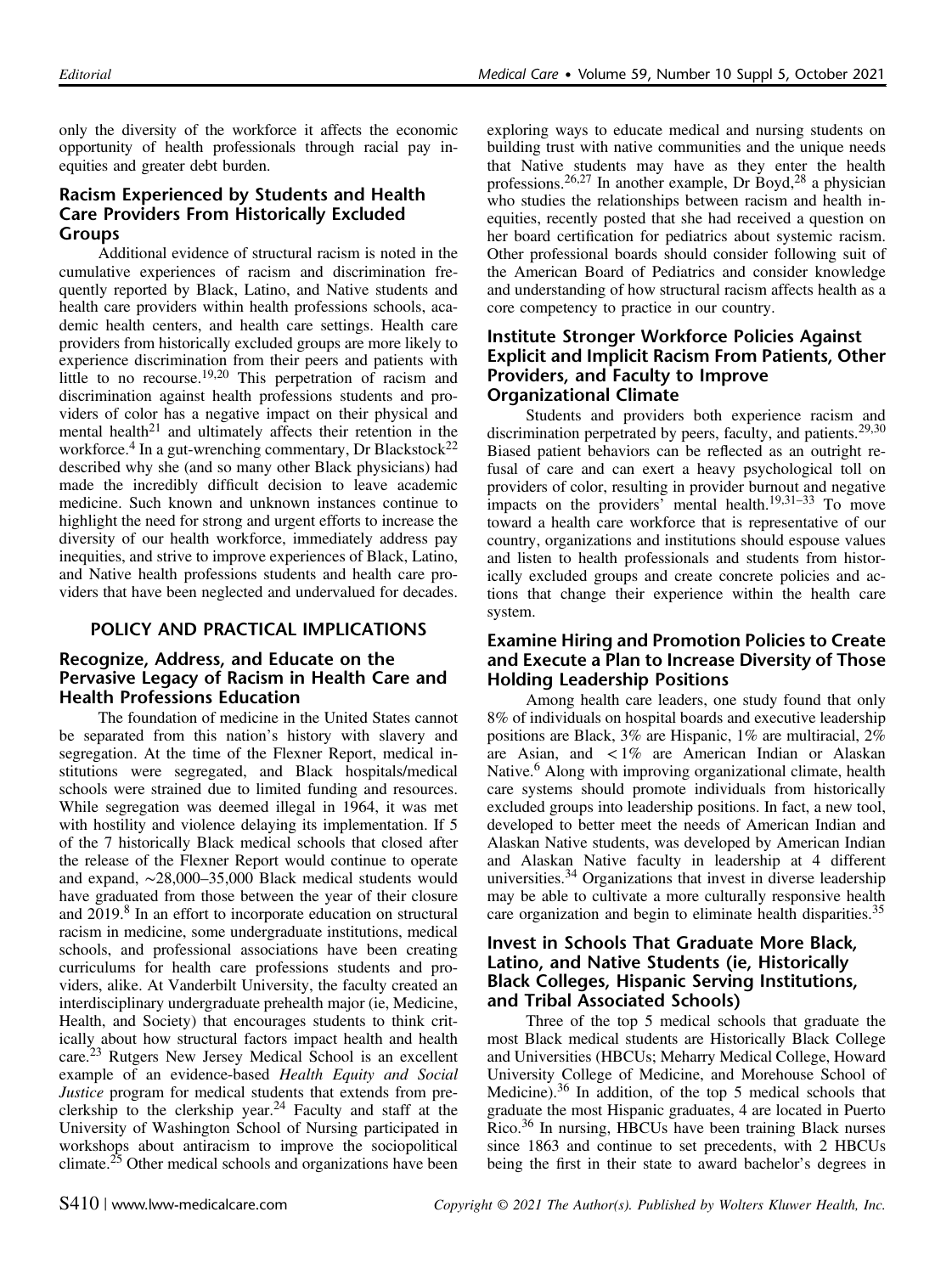<span id="page-3-0"></span>nursing<sup>[37](#page-4-0)</sup> (Hampton University and Tuskegee University). These schools should be viewed as exemplars, and their success in diversifying our health workforce should be supported through appropriate investments. Setting a stellar example is the recent announcement of the \$100 million partnership between Morehouse School of Medicine and CommonSpiritHealth to develop and train more Black physicians.[38](#page-4-0) Similar investments in supporting existing schools or opening new health professions schools with HBCUs, Hispanic Serving Institutions, and Tribal Associated Schools will move the needle towards training a diverse pipeline of health professionals.[39](#page-4-0)

#### Invest in the Systematic Study of Pipeline Programs for Historically Excluded Groups

Pipeline programs supported by the Health Resources and Services Administration (HRSA), as well as other federal programs, are widely regarded as crucial to improving the diversity of the student population and eventually the health workforce.[40](#page-4-0) However, much remains to be learned about their success in improving diversity and one critical question is the timing of the start of this pipeline. Many programs are focused on high school and undergraduate populations, but as Dr Poll-Hunter states in an AAMC article, "Interventions that start in high school and college are still important, but if we wait until then, unfortunately, we have already lost some students."[41](#page-4-0) A potential challenge is that pipeline programs could be serving as gatekeepers and elevating students with the resources to apply to these programs while keeping out those who do not have those same resources. This calls for a more systematic study of pipeline programs, and we offer a few questions related to these programs that need further exploration:

- Which programs are most successful? What are the mechanisms through which they achieve success? What is their theory of change?
- Is there a longitudinal tracking of students who complete the program and an evaluation of the impact on increasing diversity of the workforce?
- What are the experiences of students from historically excluded groups in these pipeline programs?
- How are pipeline programs connected with medical schools and the communities in which they reside?

While these programs are incredibly valuable and have rightly gained policy attention as a mechanism to improve diversity; many lessons remain to be learned from pipeline programs as future investments in strategies to address structural racism in the health workforce are being considered.

#### **CONCLUSIONS**

Leading health professional organizations, such as the Association of American Medical Colleges, the American Medical Association,<sup>[42](#page-4-0)</sup> American Psychiatric Association,<sup>[43](#page-4-0)</sup> and the American Dental Association<sup>[44](#page-4-0)</sup> have acknowledged and/or apologized for their role in racism in health care. Health professional organizations and schools should strive to be active participants in social justice and advocacy for racial equity, especially as it relates to diversity and representation in education and practice.<sup>[45](#page-4-0)</sup> This looks like more than simply

having pipeline programs and admitting more students from underrepresented backgrounds. The suggestions and policy implications above are not exhaustive and should be seen as a starting point off of which to dismantle the racial foundation on which health professions education was built and create a safe environment for students and the workforce from historically excluded groups to feel valued and supported as a crucial part of the workforce. The onus of establishing active policies to recruit and retain Black, Latino, and Native students and providers and fostering growth through professional opportunities like mentoring and promotions to leadership positions should not simply be placed on HBCUs or other institutions that serve Hispanic and native people but should be widely adopted across health care institutions.

#### ACKNOWLEDGMENTS

The authors thank Candice Chen and Howard Straker who provided feedback on drafts of this commentary.

#### **REFERENCES**

- 1. Phelan JC, Link BG. Is racism a fundamental cause of inequalities in health? Annu Rev Sociol. 2015;41:311–330.
- 2. Jones CP. Levels of racism: a theoretic framework and a gardener's tale. Am J Public Health. 2000;90:1212–1215.
- Associated Medical Schools of New York. Addressing the challenges to a diverse physician workforce. 2020. Available at: [https://amsny.org/wp](https://amsny.org/wp-content/uploads/2020/02/addressing-the-challenges-to-a-diverse-physician-workforce-amsny-optimized.pdf)[content/uploads/2020/02/addressing-the-challenges-to-a-diverse-physician](https://amsny.org/wp-content/uploads/2020/02/addressing-the-challenges-to-a-diverse-physician-workforce-amsny-optimized.pdf)[workforce-amsny-optimized.pdf.](https://amsny.org/wp-content/uploads/2020/02/addressing-the-challenges-to-a-diverse-physician-workforce-amsny-optimized.pdf) Accessed March 8, 2021.
- 4. White BJ, Fulton JS. Common experiences of African American nursing students: an integrative review. Nurs Educ Perspect. 2015;36:167–175.
- 5. Lett LA, Murdock HM, Orji WU, et al. Trends in racial/ethnic representation among US medical students. JAMA Netw Open. 2019;2:e1910490.
- 6. Institute for Diversity in Health Management, Health Research & Educational Trust. Diversity and disparities: a benchmarking study of US hospitals in 2015; 2016:1–34. Available at: [https://ifdhe.aha.org/system/files/media/file/](https://ifdhe.aha.org/system/files/media/file/2020/03/Diverity_Disparities2016_final.pdf) [2020/03/Diverity\\_Disparities2016\\_final.pdf](https://ifdhe.aha.org/system/files/media/file/2020/03/Diverity_Disparities2016_final.pdf). Accessed September 18, 2020.
- 7. Savitt T. Abraham Flexner and the Black medical schools. J Natl Med Assoc. 2006;98:10.
- 8. Campbell KM, Corral I, Infante Linares JL, et al. Projected estimates of African American medical graduates of closed historically Black medical schools. JAMA Netw Open. 2020;3:e2015220.
- 9. Salsberg E, Richwine C, Westergaard S, et al. Estimation and comparison of current and future racial/ethnic representation in the US Health Care Workforce. JAMA Netw Open. 2021;4:e213789.
- 10. Hlavinka E. Racial bias in Flexner Report permeates medical education today. MedPage Today; 2020. Available at: [www.medpagetoday.com/](http://www.medpagetoday.com/publichealthpolicy/medicaleducation/87171) [publichealthpolicy/medicaleducation/87171.](http://www.medpagetoday.com/publichealthpolicy/medicaleducation/87171) Accessed March 8, 2021.
- 11. Association of American Medical Colleges (AAMC). Figure 2. Percentage of applicants to US medical schools by race/ethnicity (alone), academic year 2018-2019. Diversity in Medicine: Facts and Figures 2019; 2019. Available at: [www.aamc.org/data-reports/workforce/](http://www.aamc.org/data-reports/workforce/interactive-data/figure-2-�percentage-applicants-us-medical-schools-race/ethnicity-alone-academic-year-2018-2019) [interactive-data/figure-2-percentage-applicants-us-medical-schools-race/](http://www.aamc.org/data-reports/workforce/interactive-data/figure-2-�percentage-applicants-us-medical-schools-race/ethnicity-alone-academic-year-2018-2019) [ethnicity-alone-academic-year-2018-2019.](http://www.aamc.org/data-reports/workforce/interactive-data/figure-2-�percentage-applicants-us-medical-schools-race/ethnicity-alone-academic-year-2018-2019) Accessed March 8, 2021.
- 12. Mertz EA, Wides CD, Kottek AM, et al. Underrepresented minority dentists: quantifying their numbers and characterizing the communities they serve. Health Aff (Millwood). 2016;35:2190–2199.
- 13. Mitchell DA, Lassiter SL. Addressing health care disparities and increasing workforce diversity: the next step for the dental, medical, and public health professions. Am J Public Health. 2006;96:2093–2097.
- 14. Medscape. Medscape Physician Compensation Report 2017; 2017. Available at: [www.medscape.com/slideshow/compensation-2017-overview-6008547#7.](http://www.medscape.com/slideshow/compensation-2017-�overview-6008547#7) Accessed December 4, 2020.
- 15. Ly DP, Seabury SA, Jena AB. Differences in incomes of physicians in the United States by race and sex: observational study. BMJ. 2016;353:i2923.
- 16. Moore J, Continelli T. Racial/ethnic pay disparities among registered nurses (RNs) in US hospitals: an econometric regression decomposition. Health Serv Res. 2016;51:511–529.